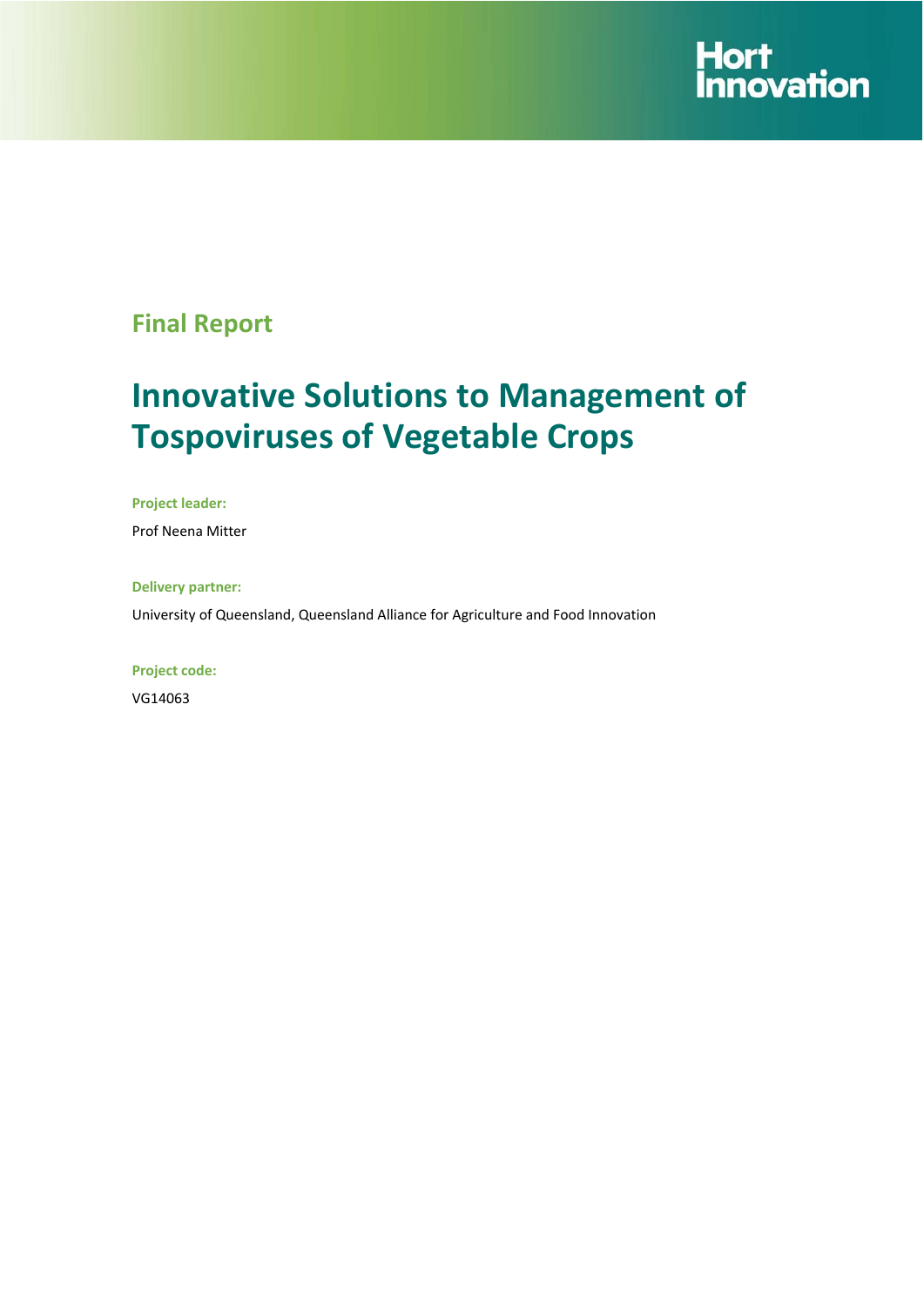#### **Project:**

Innovative Solutions to Management of Tospoviruses of Vegetable Crops – VG14063

#### **Disclaimer:**

Horticulture Innovation Australia Limited (Hort Innovation) makes no representations and expressly disclaims all warranties (to the extent permitted by law) about the accuracy, completeness, or currency of information in this Final Report.

Users of this Final Report should take independent action to confirm any information in this Final Report before relying on that information in any way.

Reliance on any information provided by Hort Innovation is entirely at your own risk. Hort Innovation is not responsible for, and will not be liable for, any loss, damage, claim, expense, cost (including legal costs) or other liability arising in any way (including from Hort Innovation or any other person's negligence or otherwise) from your use or non‐use of the Final Report or from reliance on information contained in the Final Report or that Hort Innovation provides to you by any other means.

#### **Funding statement:**

This project has been funded by Hort Innovation, using the vegetable research and development levy and contributions from the Australian Government. Hort Innovation is the grower‐owned, not‐for‐profit research and development corporation for Australian horticulture.

#### **Publishing details:**

ISBN 978 0 7341 4501 7

Published and distributed by: Hort Innovation

Level 8 1 Chifley Square Sydney NSW 2000

Telephone: (02) 8295 2300

www.horticulture.com.au

© Copyright 2018 Horticulture Innovation Australia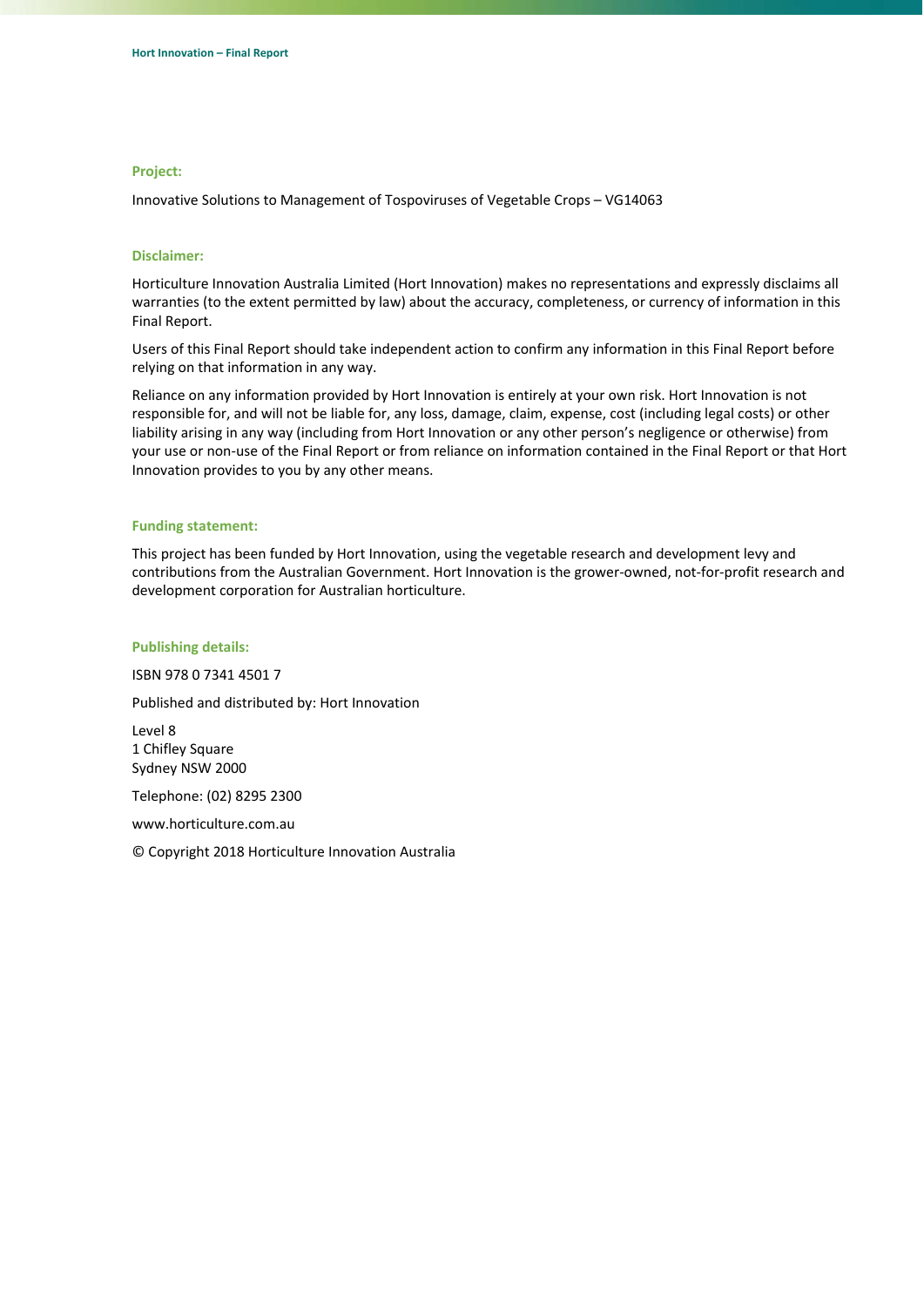### <span id="page-2-0"></span>**Content**

| <b>Content</b>                                               | 3  |
|--------------------------------------------------------------|----|
| <b>Summary</b>                                               | 4  |
| <b>Keywords</b>                                              | 5  |
| <b>Introduction</b>                                          | 6  |
| <b>Methodology</b>                                           | 7  |
| <b>Outputs</b>                                               | 9  |
| <b>Outcomes</b>                                              | 10 |
| <b>Monitoring and evaluation</b>                             | 11 |
| <b>Recommendations</b>                                       | 12 |
| <b>Refereed scientific publications</b>                      | 13 |
| <b>References</b>                                            | 14 |
| Intellectual property, commercialisation and confidentiality | 17 |
| <b>Acknowledgements</b>                                      | 18 |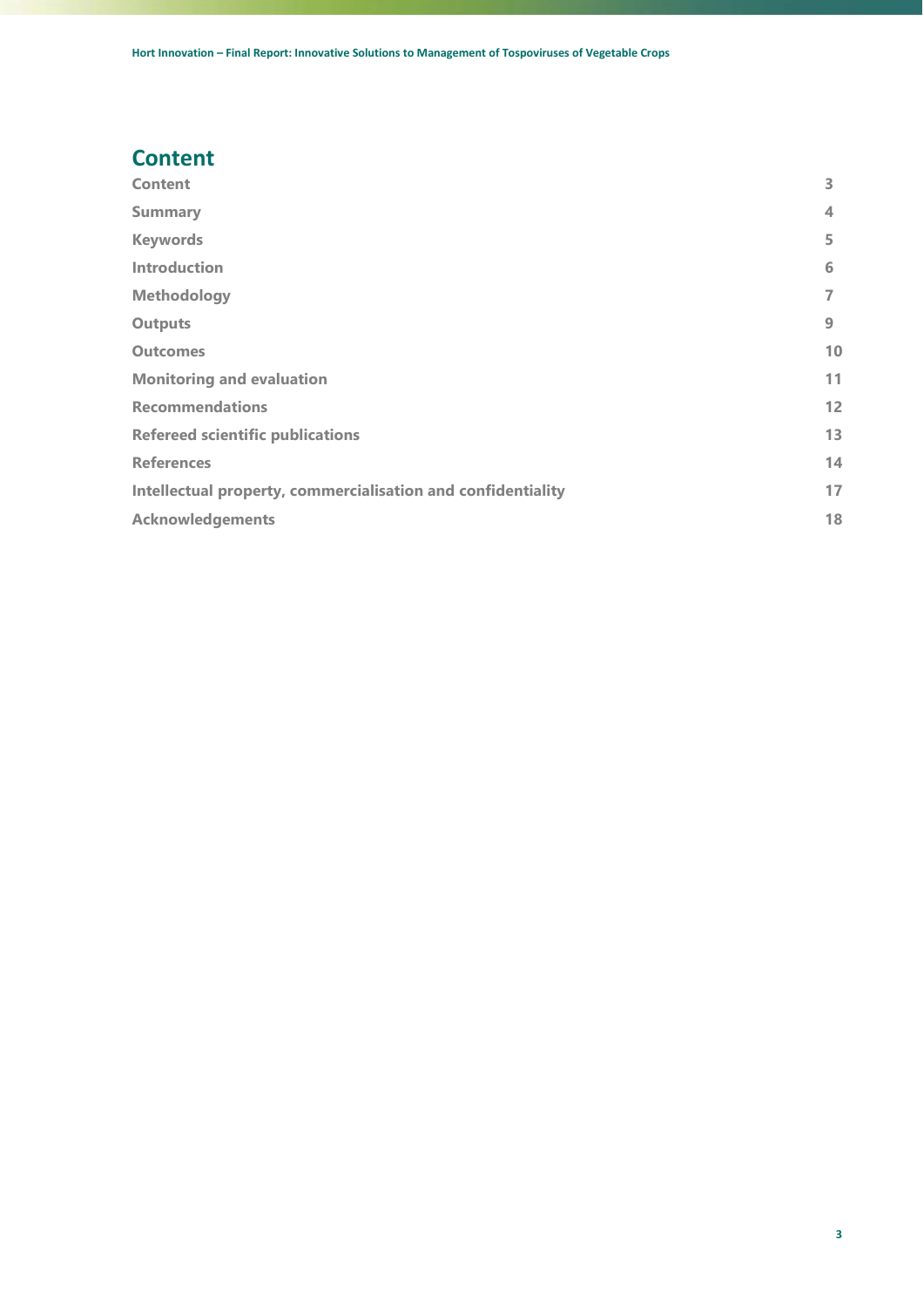### <span id="page-3-0"></span>**Summary**

Tospoviruses infect a large number of horticultural crops, causing losses across the supply chain at all levels. Species such as Tomato spotted wilt virus (TSWV) and Capsicum chlorosis virus (CaCV) are present in Australia, while Groundnut bud necrosis virus (GBNV) and others are impacting crops oversees and represent a significant biosecurity threat.

Existing methods for virus control in horticultural species are limited to natural resistance, prevention via hygiene, and control of insect vectors; once the virus gains a foothold, there is no currently available commercial equivalent of a pesticide to rid crops of its presence. Modern biotechnology offers new hope by supercharging the plant's innate antiviral processes in a directed manner. Artificial microRNAs (amiRNAs) are a tactic that uses a small stretch of the virus's own genome to direct the plant to attack the virus, making it highly specific and unlikely to affect beneficial off-target species.

In this project, genomic sequence information for many tospoviruses was compiled forming an important source of information. New software was developed to aid this process for viruses where sequence information didn't currently exist. AmiRNA constructs were designed to target all virus strains within a species, including those in Australia and abroad. Comprehensive testing demonstrated that amiRNA constructs induced host resistance to the targeted tospovirus. With multiple constructs developed for tospoviruses yet to reach Australia, this allows for a rapid response should this biosecurity threat eventuate.

A key aspect of this project has been leveraging next-generation sequence data to provide a much greater understanding of tospovirus/plant interactions. This includes in-depth knowledge of the plant's inherent ability to directly attack the virus via RNA silencing, how this response varies between different plants and tospovirus types, and how the host plant modulates expression of its own genes under virus-induced stress with the virus-activated small RNA pathway. This understanding can feed in to breeding programs, as important genes and regulatory pathways involved in resistance have been identified.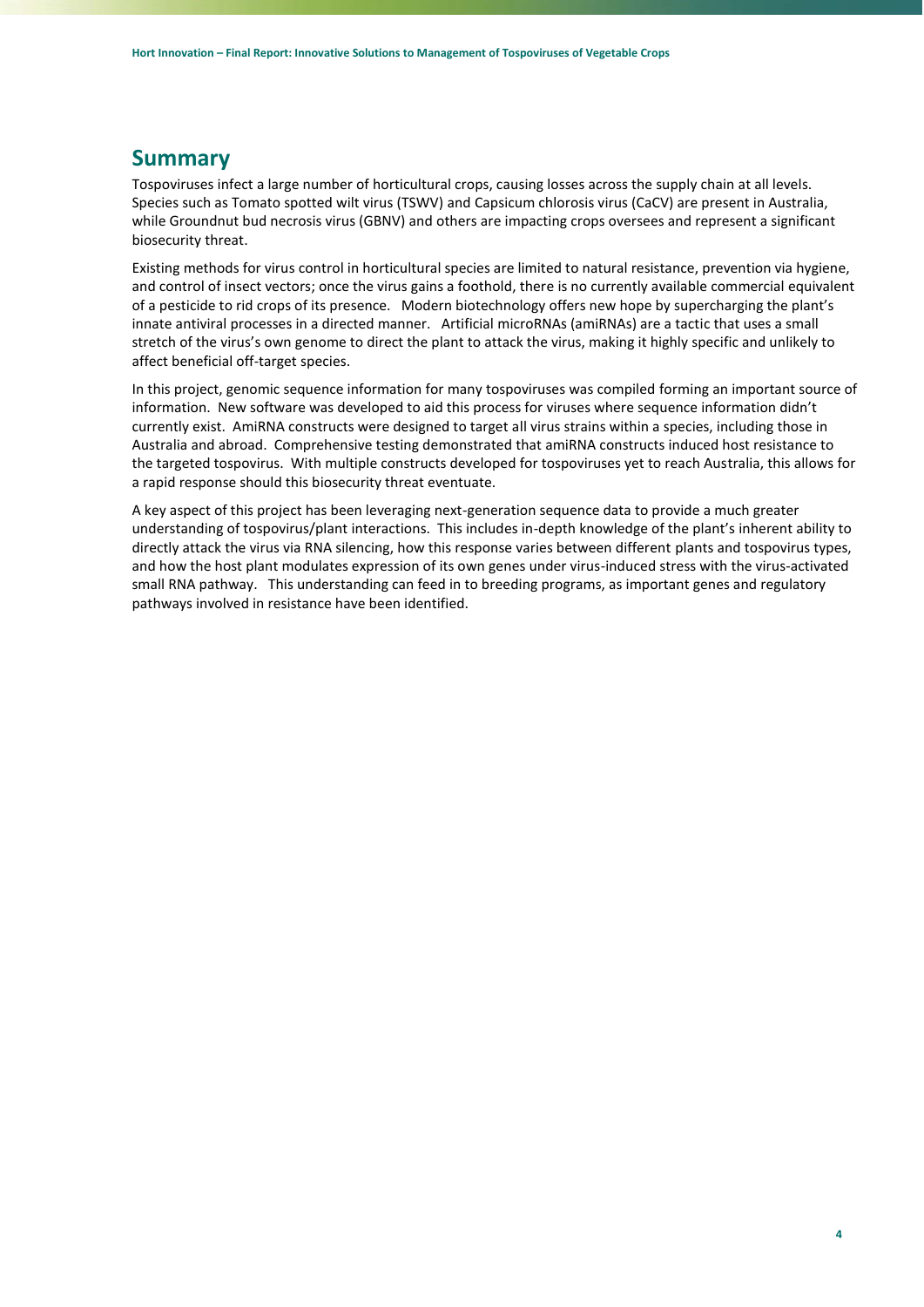# <span id="page-4-0"></span>**Keywords**

Tospovirus; Tomato spotted wilt virus; TSWV; Capsicum chlorosis virus; CaCV; amiRNA; capsicum; small RNA; RNAi, virus resistance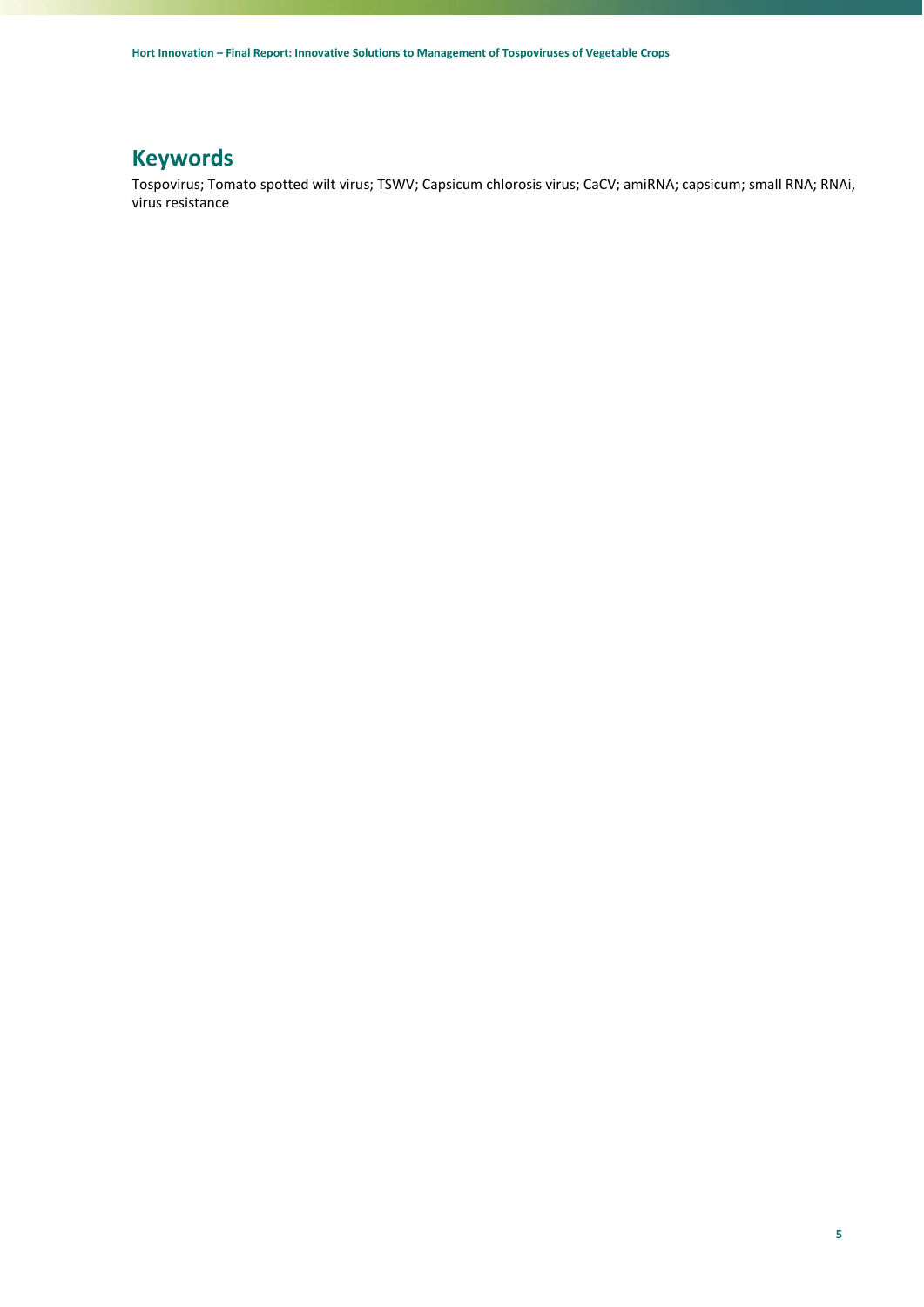### <span id="page-5-0"></span>**Introduction**

Tospoviruses infect a broad range of staple and horticultural crops. Transmitted by thrips, annual losses due to tospoviruses are estimated to be over \$1 billion worldwide. These viruses cause significant losses to the supply chain at the nursery, grower and consumer level. The thrips-tospovirus pest complex is one of the most economically important agricultural production constraints among vegetable growers, and has been the focus of this research project.

Tospoviruses are listed under high risk category in terms of both entry and impact in The Vegetable Industry Biosecurity Plan (2011) by Plant Health Australia. Specifically, the tospoviruses listed are: Watermelon silver mottle virus (WSMoV), Groundnut bud necrosis (GBNV), and watermelon bud necrosis, infecting squash, pumpkin, pepper, eggplant, capsicum, cucumber & melon. These viruses are prevalent in other countries such as India and the information on the local isolates has not been readily available to Australian researchers. The Plant Health Australia report states that Capsicum chlorosis virus (CaCV) have already shown the ability of tospoviruses to establish in Australia, particularly as the major insect vectors *Thrips palmi* and *Frankliniella shultzi* are present. Tomato spotted wilt virus has long been present in Australia (first described in tomato in 1915), and has caused significant losses.

To date, tospovirus control methods have been somewhat limited, involving crop and farm hygiene, insecticidal control of the thrips vector, use of tospovirus-free planting material, and use of resistant crop varieties. Modern biotechnology techniques are offering new approaches to generating virus resistance outside of what can be obtained through traditional breeding techniques.

Transgenic approaches, where additional genetic material is introduced, allow for highly specific targeting of particular pathogenic viruses. These methods generally prime the host plant's inbuilt virus-defence RNAi machinery against key components of the virus's genome, limiting the virus's capacity to gain a foothold and overcome the plant's innate defences. There are, however, limitations to some transgenic approaches for providing broad-spectrum defence against the diversity of viral strains in a particular species (e.g. TSWV). Doublestranded RNA constructs are a frequently used approach, though these constructs have a may cover nonconserved regions and have a greater chance of unintended off-target effects on beneficial organisms, including pollinating bees, owing to their length. Artificial microRNAs (amiRNAs) circumvent these potential downsides due to their minimal mature length of 21-22 nt; short conserved regions among virus strains are easier to identify and target, and the possibility off off-target impacts are much reduced.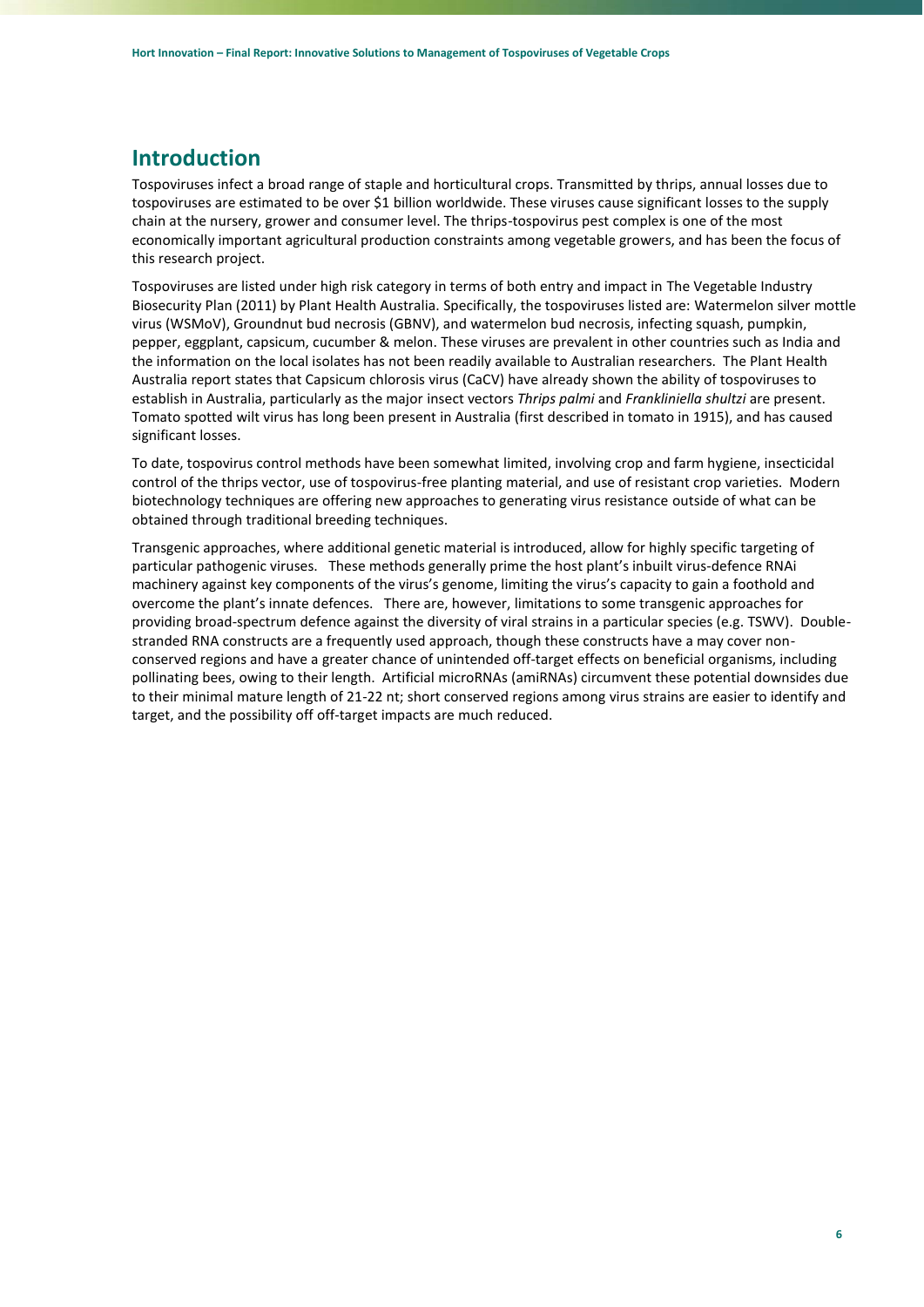### <span id="page-6-0"></span>**Methodology**

The key to an effective amiRNA approach is comprehensive genomic and transcriptomic sequence information capturing the genetic diversity of the target virus. For this project, public repositories and private sources were systematically searched and accessed to collate sequence information for major tospovirus species, including TSWV, CaCV, GBNV, INSV, WBNV, WSMoV, MYSV and ZLCV. Novel bioinformatics approaches that leverage small RNA deep sequence data were developed to correct reference sequences though identification of variant nucleotides in the viral strains infecting the sequenced host plant. Nucleocapsid (N) gene sequencing was also carried out on CaCV isolates from prime horticulture regions across Queensland.

With this trove of curated sequence information, a bioinformatics software package developed for this project was able to identify conserved regions in the N genes across the diversity of viral strains within each tospovirus species. Unsurprisingly, there is a greater degree of diversity between tospovirus species than within, so a pan-tospovirus region of at least 21 nt in length, which would allow a single construct to target all tospoviruses, could not be detected.

Once conserved regions were identified, mature amiRNA target identification was carried out according to published principles (Weigelworld; [http://wmd3.weigelworld.org/cgi-bin/webapp.cgi\)](http://wmd3.weigelworld.org/cgi-bin/webapp.cgi). To overcome the lack of conserved regions between tospovirus species, a tandem construct engineering approach was undertaken in addition to the use of single-target constructs. The single construct method allowed for a single pre-miRNA to be expressed by a strong promotor (35S). For tandem constructs, two pre-miRNAs were expressed by the same promotor. This system was set up in such a way that the addition of pre-miRNAs to the construct is essentially plug-and-play. Simple directional cloning can add additional amiRNAs to the existing two, though the limit of multi-amiRNA targeting was not identified in the project. Importantly, such an approach to designing and engineering multi-amiRNA constructs proved simple and likely applicable to many other viruses affecting the horticultural industry.

Subsequent to construct engineering, transient expression of the introduced pre-miRNA/s of interest allowed for rapid analysis of the expression and processing of the mature amiRNA/s. For effective amiRNA degradation of target transcripts, a sufficient abundance of mature amiRNAs need to be loaded into the RISC complex. By using the strong constitutive promotor 35S to drive expression of the miR159 pre-miRNA backbone, easily detectable levels of mature amiRNAs were generated, suggesting expression was sufficiently high. Though the designed amiRNAs contained no homology to the endogenous *Arabidopsis* mir159 present in the pre-miRNA backbone, processing of the mature amiRNAs into the desired 21 nt length was successful. The use of multi-amiRNA constructs was also validated, with expression and correct processing of each discrete amiRNA evident. These data reinforced the construct engineering approach adopted for this project, demonstrating there were no technical limitations generating tospovirus-targeting amiRNAs.

In addition to demonstrating strong amiRNA expression and functional amiRNA processing, our transient system in *N. benthamiana* allowed for determination of whether the amiRNA provided resistance to target tospoviruses. Using this approach, resistance to TSWV and CaCV was demonstrated using single and tandem constructs. This resistance validated not only the construct design and engineering, but the selection of the appropriate targets in the tospovirus small (S) RNA segment.

Stable transformation of amiRNA constructs into tospovirus-affected species is the mechanism by which the resistance is introduced. *N. benthamiana* provides a useful model for Solanaceae horticultural crops, as transformation protocols for it and related species exist in the literature. Though significant optimisation of materials and protocols was required achieve transgenic adult plants, the approach was successful. As with the transient transformation approach, tandem constructs expressing discrete amiRNAs against TSWV and CaCV were stably integrated and healthy adult plant regenerated following tissue culture. Again, expression of the amiRNAs was strong, and processing of the mature amiRNA evident.

Two trials to test TSWV resistance in healthy transgenic *N. benthamiana* plants expressing the desired amiRNAs and grown under glasshouse conditions were undertaken. The first trial demonstrated TSWV resistance of transgenic plants via amiRNA against the TSWV N gene, with no TSWV amiRNA-expressing plants showing symptoms or positive ELISA results ( $n = 4$ ) and four control plants displaying symptoms or positive ELISA results ( $n$ ) = 6) nine days post-inoculation. The second trial demonstrated that no plants expressing the TSWV N gene amiRNA displayed symptoms (n = 4), while four control plants showed typical symptoms (n = 4) nine days post-inoculation. Detection of the TSWV N gene by qPCR on challenged plants of the second trial confirmed that only control plants became infected. Importantly, this tospovirus species resistance was generated from the one tandem construct expressing two discrete amiRNAs.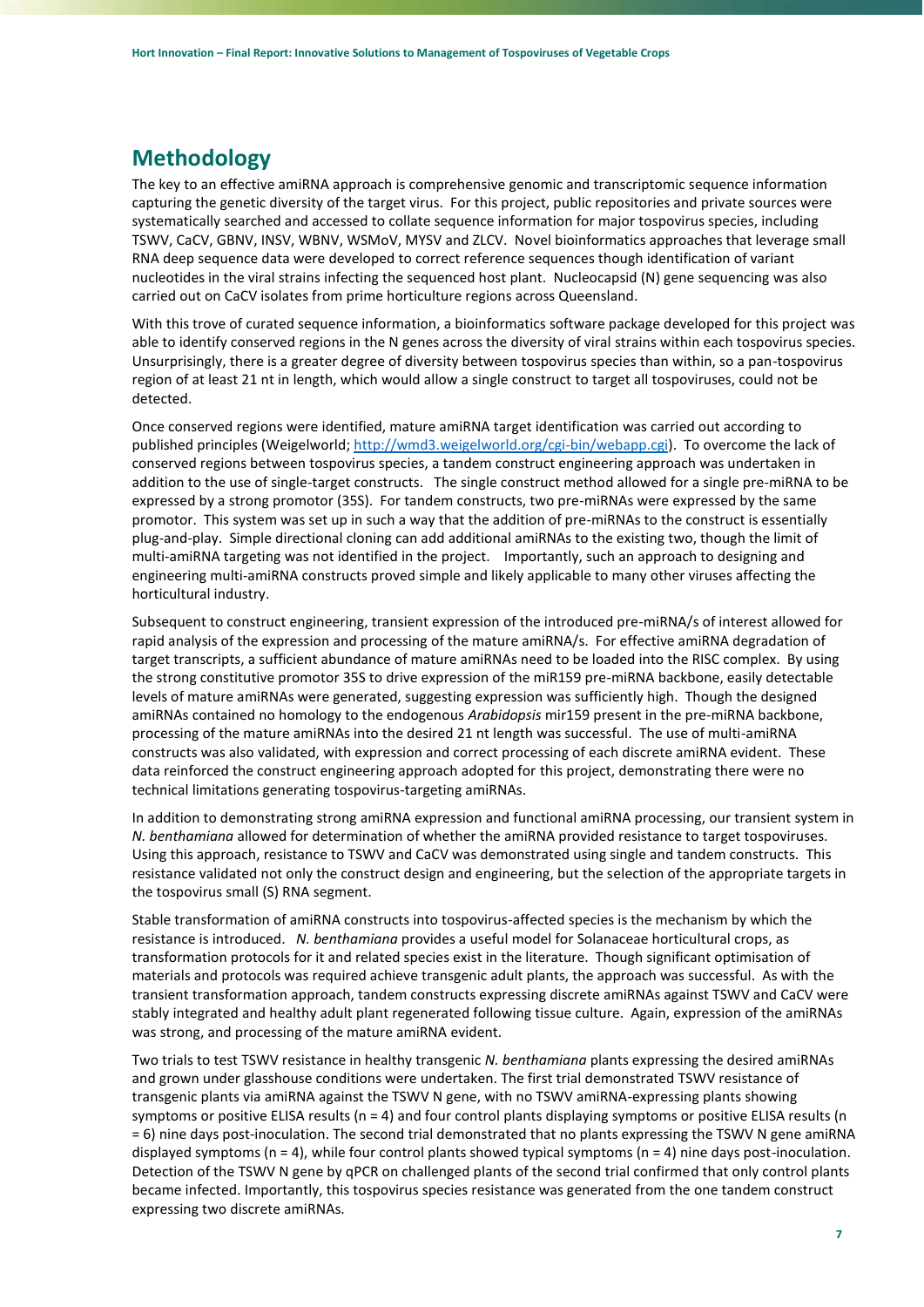In addition to generating tospovirus-resistant plants via a transgenic approach, an important aspect of this project was to gain a detailed and comprehensive understanding of how tospoviruses and horticultural crops interact. An increased understanding of the molecular nature of viral pathogenicity along with the mechanism behind the plant's response will likely provide essential information to plant breeders, even if a transgenic approach to resistance turns out to be undesirable.

Small RNA deep sequencing shone new light on the function of the host plant's RNAi machinery, both in how it responded directly to the virus, and how it targeted siRNAs to its own transcripts. Infection of capsicum with either TSWV or CaCV generated similar overall viral siRNA (vsiRNA) abundance. Hotspots were readily apparent in both vsiRNA profiles, and may point toward areas of interest for amiRNA targeting in future. For *N. benthamiana*, TSWV-targeting siRNAs were slightly more abundant than CaCV in the LAB strain, and readily apparent in the WA strain. The LAB strain of *N. benthamiana* is highly sensitive to many plant viruses, though its response to tospovirus infection via the generation of vsiRNAs was not greatly affected. This indicates that generation of vsiRNAs is only one aspect of virus resistance, and likely not solely sufficient if not induced in the correct manor (as is the case with introduced amiRNAs and dsRNA). This is supported by analysis of tospovirus-resistant and sensitive tomato, where the resistant variety had insufficient viral load to generate a significant number of vsiRNAs. The likely conclusion is that the plant's amiRNA machinery must be strongly activated prior to the virus gaining a foothold. Small RNA sequencing can detect large amounts of vsiRNAs once the virus does have a foothold, but these are not sufficient to actually rid the plant the virus, though may aid in survivability.

Reports have demonstrated that plants produce vsiRNAs not only against viral transcripts, but virus-activated siRNAs (vasiRNAs) against endogenous transcripts in response to infection (Cao *et al*., 2014). VasiRNAs have been thought to play a role in gene regulation, though their occurrence has not been widely reported outside of *Arabidopsis*, and many aspects of their biogenesis and function remain to be elucidated. Here we demonstrated that vasiRNAs are abundant in CaCV- and TSWV-infected Solanaceae, and that they primarily target a distinct subset of endogenous transcripts. In *Arabidopsis*, the RNA polymerase RDR1 has been implicated in vasiRNA biogenesis. We demonstrated that *N. benthamiana* without a functional RDR1 is unable to produce vasiRNAs, while the WA strain with a functional RDR1 generates them abundantly, indicating RDR1 is likely required for vasiRNA biogenesis in many higher plants.

The effect of tospovirus-generated vasiRNAs on the expression of their target transcripts is not as clear cut as has been previously reported. In *N. benthamiana* WA and LAB strains, there is not a strong consistent negative correlation between vasiRNA abundance and gene expression, as would be expected. These results may be confounded by other differences between the two *N. benthamiana* strains, though it is clear that any effect of vasiRNAs is likely to be, in general, subtle at the transcript expression level. It should however be noted that even minimal changes in transcript expression can have significant physiological effects under certain circumstances.

Interestingly, many of the transcripts affected are either ribosomal protein-encoding transcripts, or transcripts for proteins located in the endoplasmic reticulum, which are involved in protein processing and folding. It is feasible that co-localisation with many viral transcripts themselves makes these transcripts targets for vasiRNAs. Taken together, the evolutionary persistence of this pathway may provide benefit to the plant by modulating gene expression under large viral load, which may aid survival of the plant by not overexerting its protein expression and processing facilities. As such, these pathways could be of interest to plant breeders, as natural sources of variation could provide increased resistance to tospoviruses and other viruses.

Taken together, the outputs of this project demonstrate that resistance to tospoviruses can be readily engineered into horticultural Solanaceae crops, and that this resistance is likely to be highly effective against tospoviruses that already exist in Australia, and those that may yet come. Resistance against tospoviruses such as GBNV, that are not currently present in Australia, could be rapidly introduced into breeding lines if required via a transgenic approach. If the transgenic pathway remains unviable, potentially key genes and pathways identified in this project that respond to tospovirus infections may also be important areas of focus for plant breeders.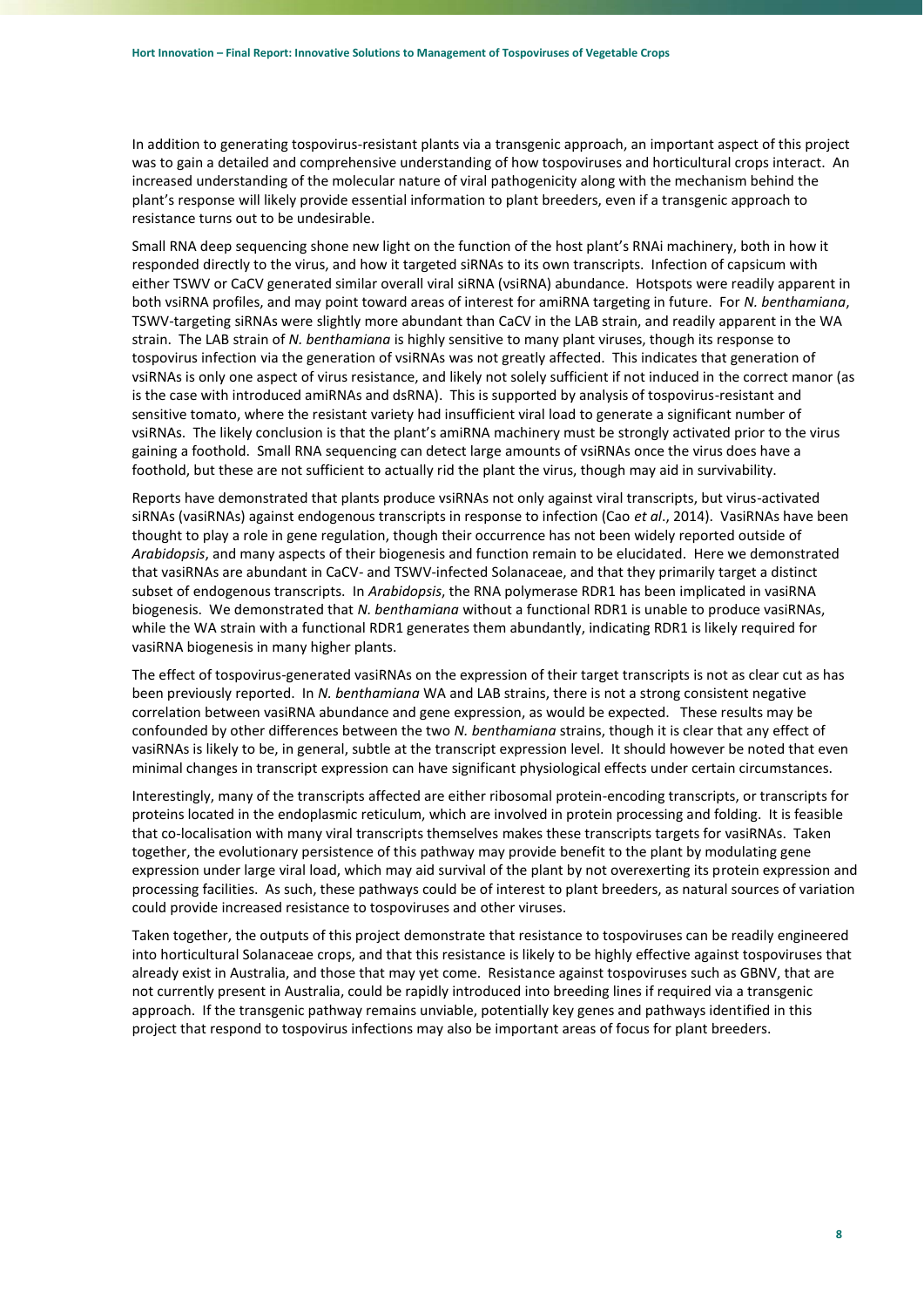### <span id="page-8-0"></span>**Outputs**

1. Sequence information and bioinformatic analysis for tospoviruses of relevance to Australia generated and delivered.

2. Small RNA profiling and target genes identified in the infected host for improved understanding of hostpathogen interaction and downstream applications.

3. Artificial microRNA constructs ready and available for use against a range of Tospoviruses including those that are a biosecurity threat to Australia, including TSWV, CaCV and GBNV.

- 4. Model Solanaceae lines with enhanced virus resistance by expression of artificial microRNAs engineered.
- 5. Technology in place to manage Tospovirus associated problems in other crops
- 6. Valuable international links established for biotechnological application for crop improvement

7. Research outcomes to be published in peer reviewed international journals – two manuscripts have been prepared and are ready for submission.

8. Engagement with global audiences through presentation of work at international conference.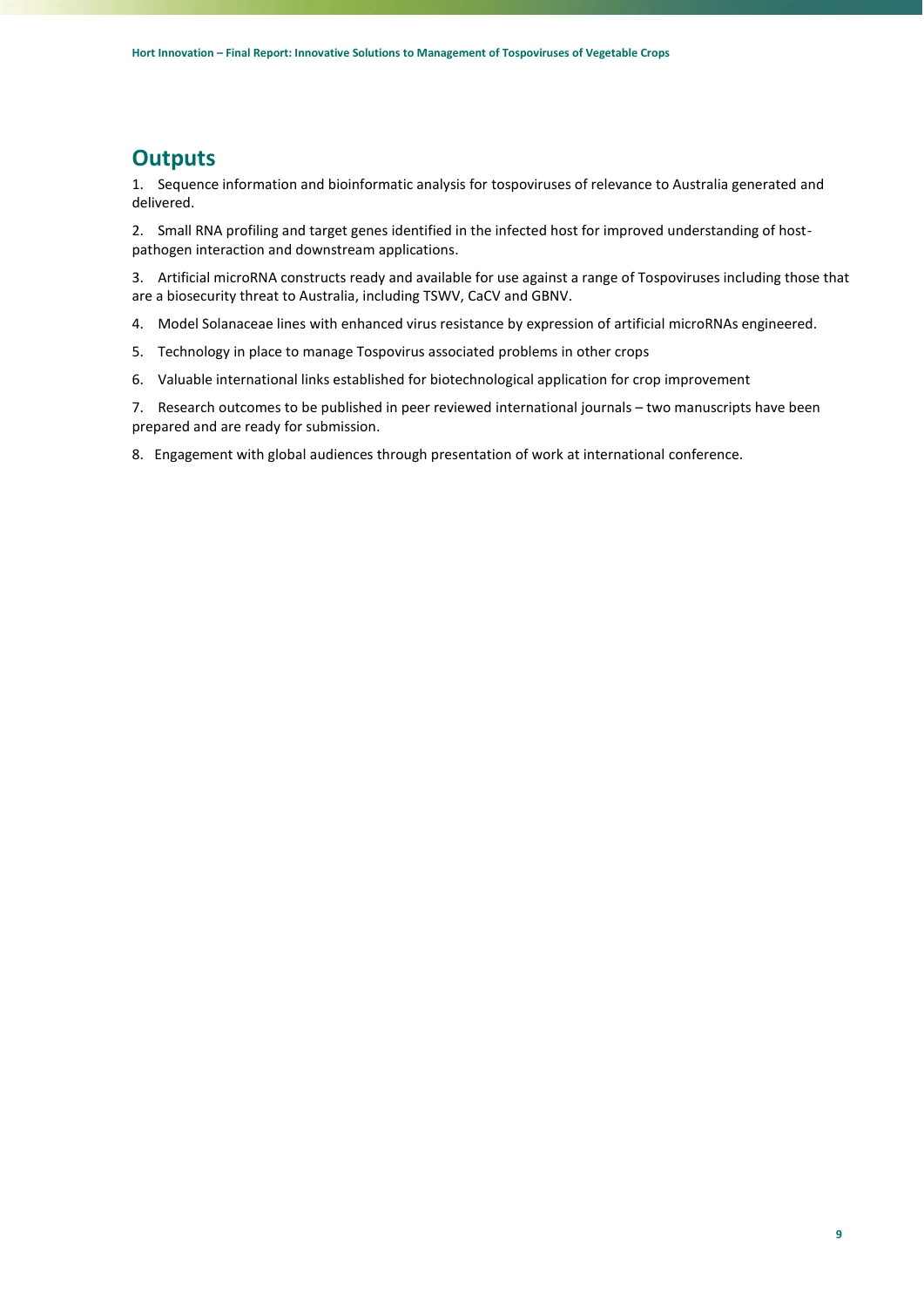### <span id="page-9-0"></span>**Outcomes**

#### **Scientific**

- Generation of model plant lines with enhanced virus resistance by expression of artificial microRNAs
- Demonstration of the efficacy of amiRNA approach as a proof of principle and provision tools for manipulation of virus resistance in additional crop plants.
- Development of a technique that could be broadly applicable to other priority crops that are host to these viruses such as chillies, cucurbits, lettuce, eggplant, potato and onion (bulb and seed crops)
- Global advantage to Australian vegetable producers and processing industry to be the world leaders in using the cutting technology of RNA silencing to control viral resistance
- Scientific knowledge base improved and information generated on the efficacy of novel transgenic approaches for pathogen control
- Host-virus interaction investigated at molecular level and targets identified to augment reeding for virus resistance.

#### **Economic**

- Cutting edge technologies developed and validated to create outputs that maximize the economic potential of vegetable industries on a sustainable basis.
- Enhanced research program and activities to manage virus diseases of economic significance to Australia,
- Generation of potentially valuable intellectual property

#### **Social**

- Novel approach to deliver a sustainable product of value to horticulture industry in terms of resistance to viruses.
- New links formed, knowledge gained, resources generated and skills acquired.

#### **Environmental**

- Major impact on agriculture and environmental management, areas that are designated as national research priorities.
- This new technology will improve bio-safety, reduce any possible environmental impact (sustainable agriculture) and provides us with a powerful tool for management of plant viruses.
- Long-term cost effective, environmentally friendly management of virus control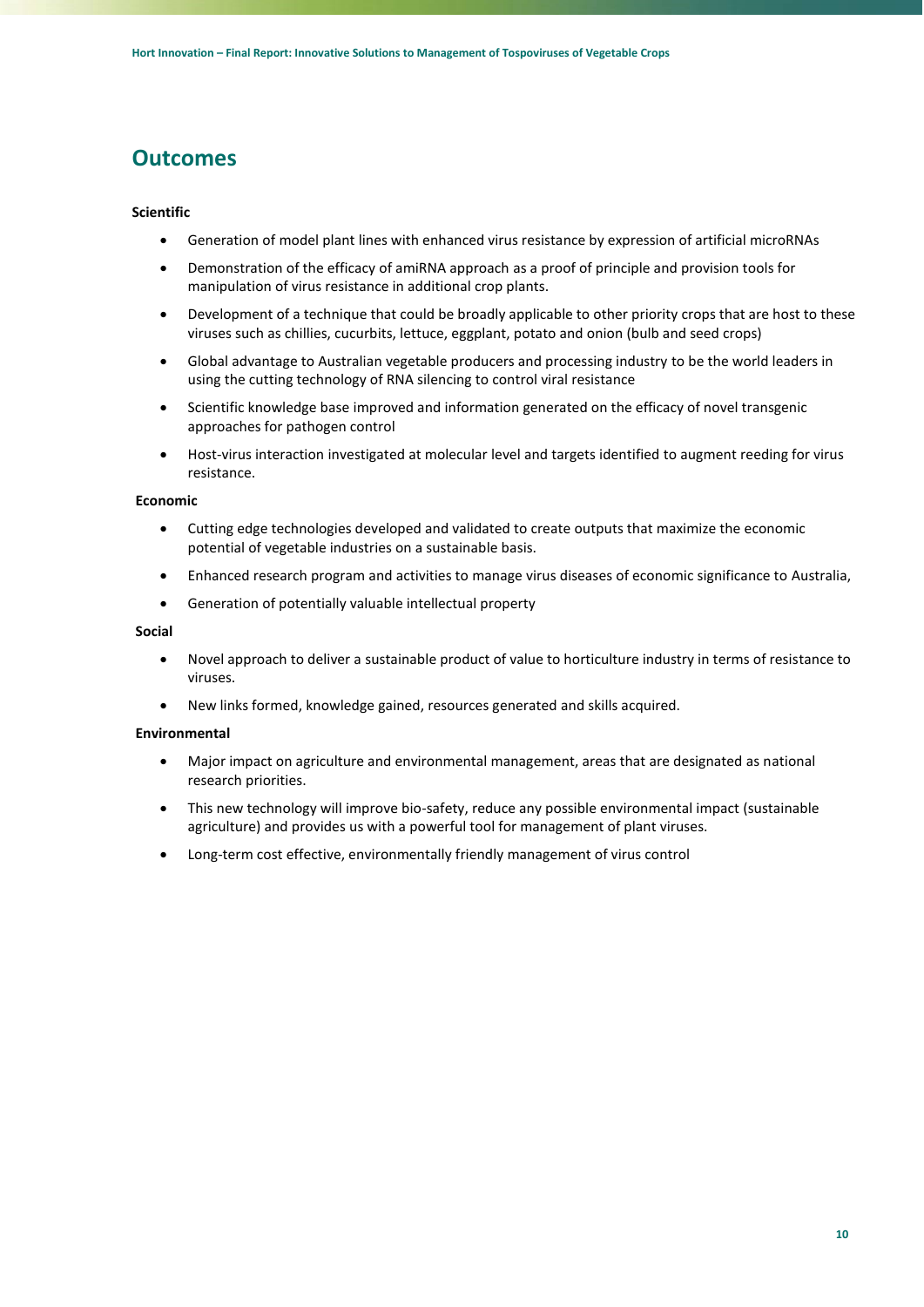### <span id="page-10-0"></span>**Monitoring and evaluation**

The Monitoring and Evaluation Framework underpinning the project relied on milestones arising from agreed project plan activities for the research services with achievement-based criteria. Timely milestone reporting and adherence to the defined budget was strictly followed. The project was completed on time with all milestones successfully achieved. The team held regular 3- monthly scientific meetings at which progress in all project areas was reviewed. Regular communication was also held with Prof Pappu at Washington State University and Denis Persley, Department of Agriculture and Forestry, Queensland.

The project started with Bioseeds India as potential partners with work on generating transgenic capsicum and Chilli plants to be done in India. However, due to policy and regulations about Genetic Modification in India. Bioseeds India pulled out of the project in second year. This was discussed with Hort Innovation and milestone and budget variation request was approved. The transgenic work to show proof of concept was done in Mitter Lab using model plant species as part of the revised milestone.

The key measure of success achieved for vegetable industry was delivery of sequence information on Tospsovirus isolates, molecular insights into host- virus interaction and proof of concept for artificial microRNA technology to impart resistance to tospoviruses.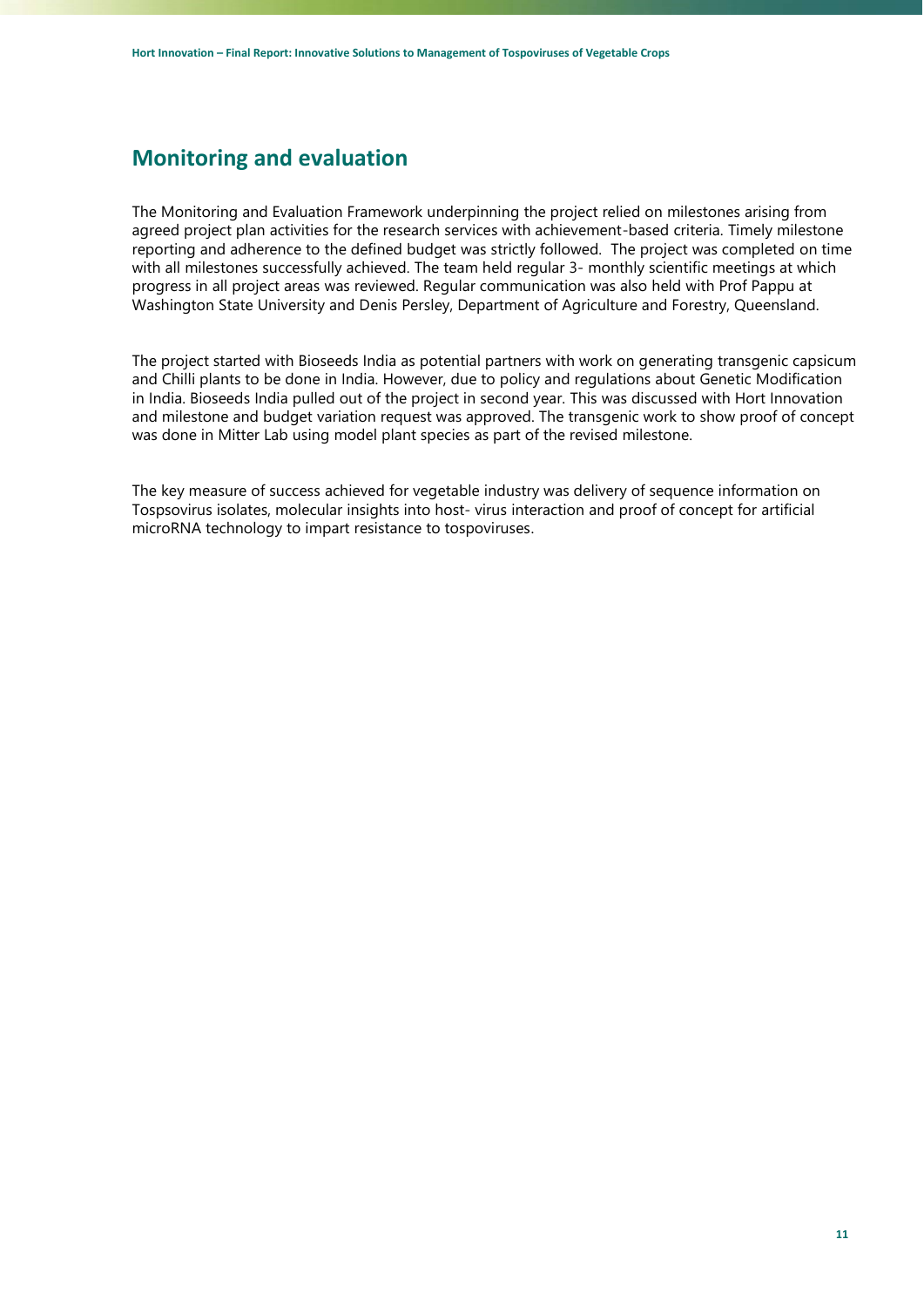### <span id="page-11-0"></span>**Recommendations**

- Artificial microRNAs can be exploited to generate resistance against tospoviruses through genetic modification. These amiRNAs can also be stacked, thus providing resistance to multiple species in a single construct. Though highly effective, such an approach is on the proviso that GMOs become publically acceptable. If not, non-GMO methods such as topical amiRNA application should be examined.
- This project has identified key genes in horticultural species including capsicum and tomato that are regulated via the vasiRNA pathway upon tospovirus infection. Genes such as *RDR1*, which act in the pathway itself, along with target genes regulated by vasiRNAs may be important to breeding strategies to increase innate resistance to tospoviruses and other viruses affecting horticultural species.
- Further genomic studies should be undertaken on the vasiRNA gene regulation pathway to examine how it can be used most effectively to increase virus resistance, and how widespread it is amongst horticultural species outside of the Solanaceae family.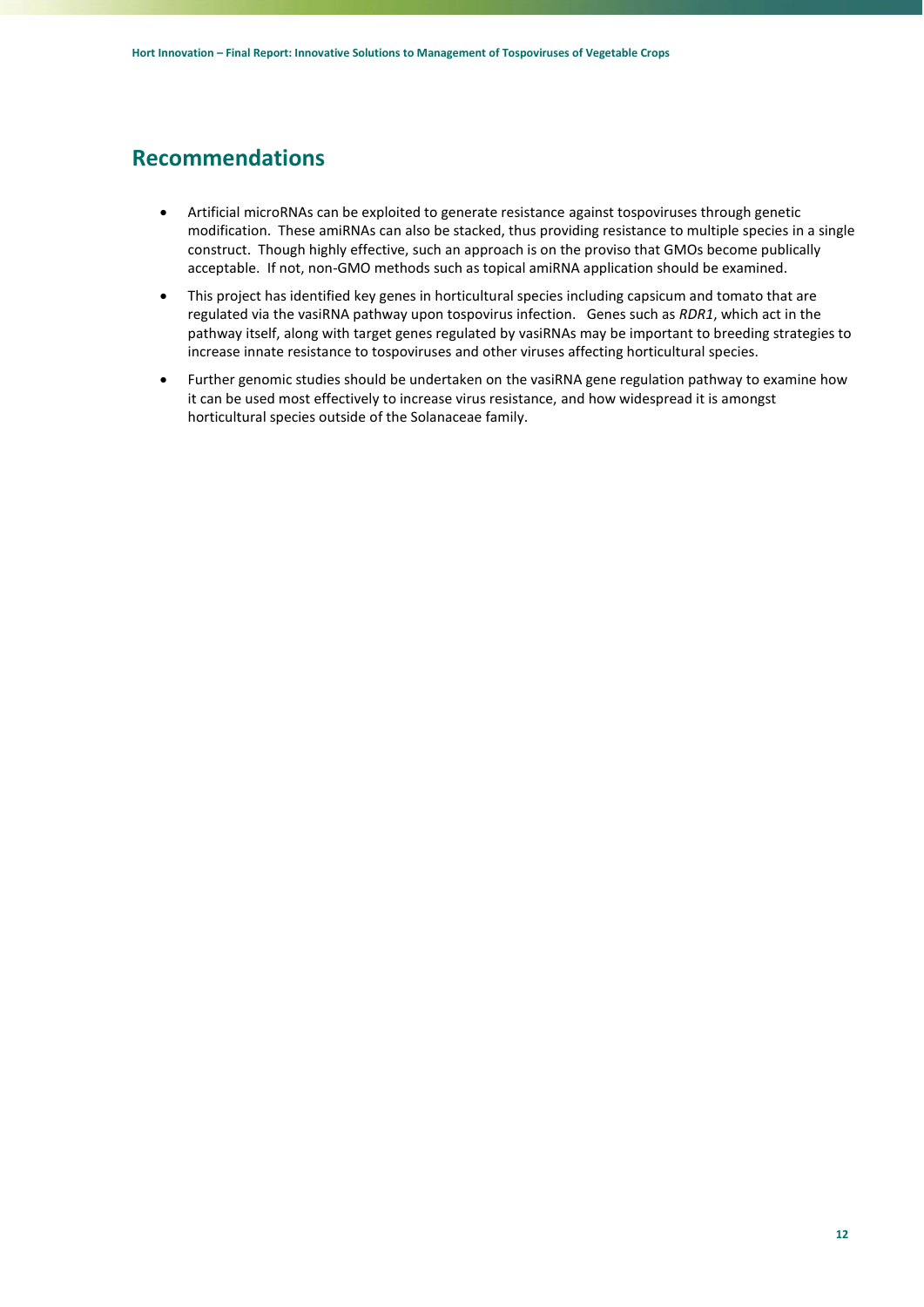# <span id="page-12-0"></span>**Refereed scientific publications**

#### **Journal article**

Fletcher, SJ., Peters, JR…Mitter, N. 2018. Tospovirus infection of Solanaceae species triggers activation of endogenous genes that serve as substrates for RDR1-dependent generation of small interfering RNAs. Manuscript prepared.

Fletcher, SJ., Peters, JR…N Mitter, N. 2018. Artificial microRNA for broad-range resistance to multiple tospovirus species. Manuscript prepared.

#### **Paper in conference proceedings**

Mitter, N. 2017. Invited talk on 'Innovative Crop Protection Products – Responsible Agriculture'; Australian Pesticides and Veterinary Medicines Authority (APVMA Science Day, Canberra).

Mitter, N. 2016. Keynote guest speaker at Tasmanian Division of the Australasian Plant Pathology Society, Seminar day, April 2016, Hobart, Tasmania (Fully funded by APPS).

Mitter, N. 2016. Plenary speaker at 6th International Conference on "Plant, Pathogens and People" with mission "Challenges in Plant Pathology to benefit humankind", New Delhi, India

Mitter, N. 2016. Invited expert on panel for 'Management of viruses using transgenic approaches' at one day Virology Symposium organised by Indian Virological Society, 5 December 2015, New Delhi, India.

Mitter, N. 2015. Keynote presentation 'Harnessing the power of RNA interference for crop protection' at 27th Annual Meeting of the Thai Society for Biotechnology and International Conference (TSB 2015), Bangkok, Thailand.

Mitter, N. 2015. Virus-derived small RNAs associated with Tomato spotted wilt virus infection in peanut, Xth International Symposium on Thysanoptera & Tospoviruses, California, USA.

Mitter, N.2015. Harnessing artificial microRNAs for resistance to tospoviruses: The way forward, Xth International Symposium on Thysanoptera & Tospoviruses, California, USA.

Ramesh, SV., Mitter, N., Pappu, HR. 2015. Transcriptome-wide identification of host genes targeted by a Tomato spotted wilt virus-derived small interfering RNAs reveals host-dependent differential down-regulation, Xth International Symposium on Thysanoptera & Tospoviruses, California, USA.

Raikhy, G., Mitter, N., Pappu, HR. 2015 Characterization of transcriptional activity of Tomato spotted wilt virus RNAs Xth International Symposium on Thysanoptera & Tospoviruses, California, USA.

Fletcher, SJ., Peters, JR., Mitter, N. 2018 Tospoviruses specifically modulate host gene expression via virus activated small interfering RNAs, 11th International Congress of Plant Pathology in Boston, USA. Abstract accepted.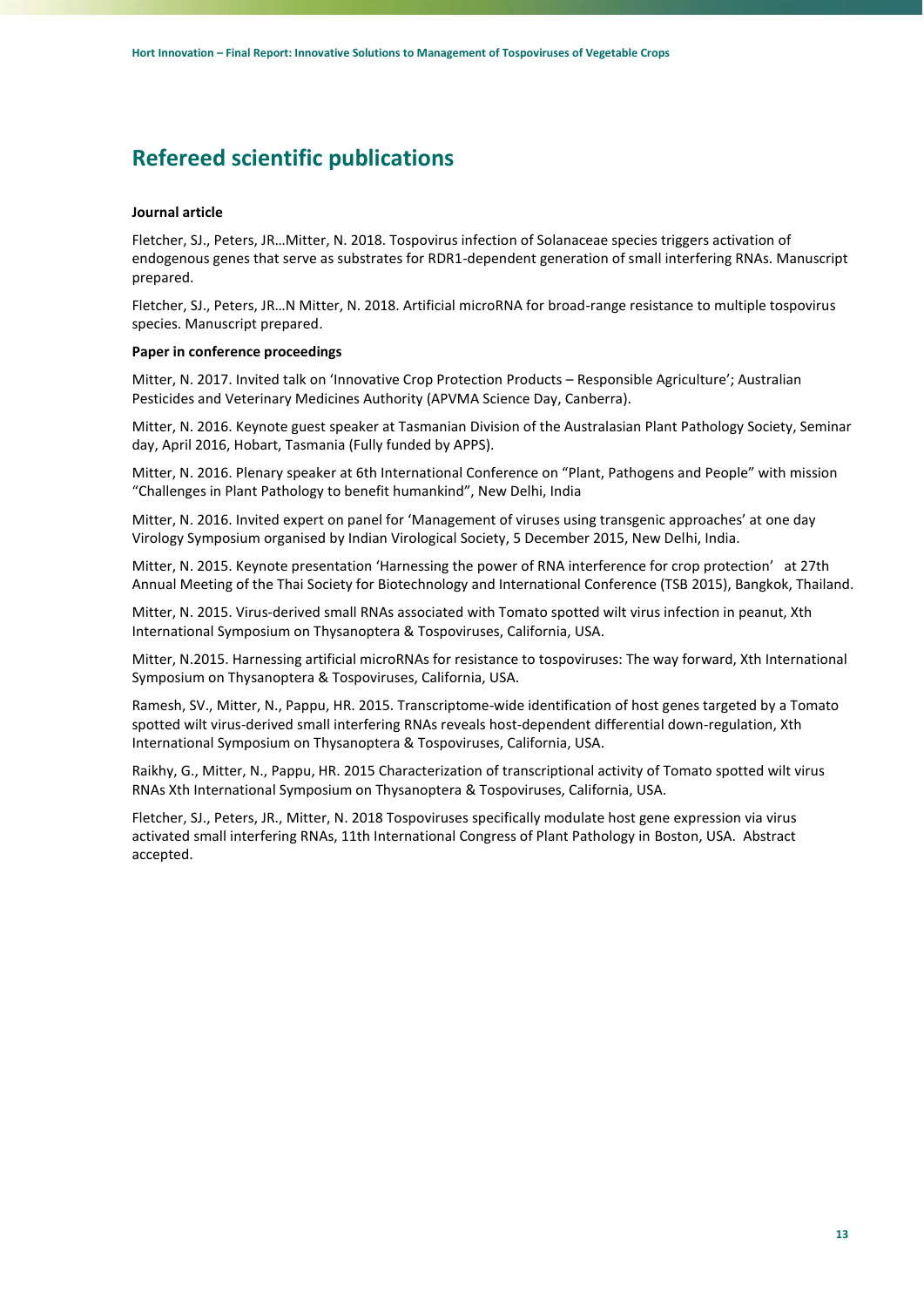### <span id="page-13-0"></span>**References**

Alam SB, Rochon D (2017) Evidence that Hsc70 is associated with Cucumber Necrosis Virus particles and plays a role in particle disassembly. *J Virol* **91(2)**:UNSP e01555-16

Aparicio F, Thomas CL, Lederer C, Niu Y, Wang D, Maule AJ (2005) Virus induction of heat shock protein 70 reflects a general response to protein accumulation in the plant cytosol. *Plant Physiol* **138**:529–536

Bally J, Nakasugi K, Jia F, Jung H, Ho SYW, Wong M, Paul CM, Naim F, Wood CC, Crowhurst RN, Hellens RP, Dale JL, Waterhouse PM (2015) The extremophile *Nicotiana benthamiana* has traded viral defence for early vigour. *Nature Plants* **1**:15165

Bargen SV, Salchert K, Paape M., Piechulla B, Kellmann, J-W (2001) Interactions between the tomato spotted wilt virus movement protein and plant proteins showing homologies to myosin, kinesin and DnaJ-like chaperones. *Plant Physiol. Biochem* **39**:1083−1093

Bologna NG, Voinnet O (2014) The Diversity, Biogenesis, and Activities of Endogenous Silencing Small RNAs in Arabidopsis. *Annu. Rev. Plant Biol*. 65: 473–503

Bologna NG, Mateos, JL, Bresso EG, Palatnik JF (2009). A loop-to-base processing mechanism underlies the biogenesis of plant microRNAs miR319 and miR159. *EMBO J* **28:** 3646–3656.

Brodersen P, Sakvarelidze-Achard L, Bruun-Rasmussen M, Dunoyer P, Yamamoto YY, Sieburth L, Voinnet O (2008) Widespread translational inhibition by plant miRNAs and siRNAs. *Science* 320: 1185-1190.

[Bucher E,](https://www.ncbi.nlm.nih.gov/pubmed/?term=Bucher%20E%5BAuthor%5D&cauthor=true&cauthor_uid=17098987) [Lohuis D,](https://www.ncbi.nlm.nih.gov/pubmed/?term=Lohuis%20D%5BAuthor%5D&cauthor=true&cauthor_uid=17098987) [van Poppel PM,](https://www.ncbi.nlm.nih.gov/pubmed/?term=van%20Poppel%20PM%5BAuthor%5D&cauthor=true&cauthor_uid=17098987) [Geerts-Dimitriadou C,](https://www.ncbi.nlm.nih.gov/pubmed/?term=Geerts-Dimitriadou%20C%5BAuthor%5D&cauthor=true&cauthor_uid=17098987) [Goldbach R,](https://www.ncbi.nlm.nih.gov/pubmed/?term=Goldbach%20R%5BAuthor%5D&cauthor=true&cauthor_uid=17098987) [Prins M.](https://www.ncbi.nlm.nih.gov/pubmed/?term=Prins%20M%5BAuthor%5D&cauthor=true&cauthor_uid=17098987) (2006) Multiple virus resistance at a high frequency using a single transgene construct. *[J Gen Virol.](https://www.ncbi.nlm.nih.gov/pubmed/17098987)* 87(12):3697-701.

Cao M, Du P, Wang X, Yu YQ, Qiu YH, Li W, Gal-On A, Zhou C, Li Y, Ding SW (2014) Virus infection triggers widespread silencing of host genes by a distinct class of endogenous siRNAs in Arabidopsis. *Proc Natl Acad Sci USA*. **111**: 14613–14618

Cho SY, Cho WK, Sohn SH, Kim KH (2012) Interaction of the host protein NbDnaJ with Potato virus X minus-strand stem-loop 1 RNA and capsid protein affects viral replication and movement. *Biochem Biophys Res Commun* **417(1)**: 451-6

Coutts BA, McMichael LA, Tesoriero L, Rodoni BC, Wilson CR, et al. (2003b) Iris yellow spot virus found infecting onions inthree Australian states. Australasian Plant Pathology **32**, 555–557.

Coutts B, Jones R (2002a) Emergency vegetable growers meeting on TSWV and WFT in the Perth metro area. National Management Strategy for the Management of Western Flower Thrips and Tomato Spotted Wilt Virus 28, 8

[Culbreath](https://www.ncbi.nlm.nih.gov/pubmed/?term=Culbreath%20AK%5BAuthor%5D&cauthor=true&cauthor_uid=12704217) AK, [Todd JW,](https://www.ncbi.nlm.nih.gov/pubmed/?term=Todd%20JW%5BAuthor%5D&cauthor=true&cauthor_uid=12704217) [Brown SL\(](https://www.ncbi.nlm.nih.gov/pubmed/?term=Brown%20SL%5BAuthor%5D&cauthor=true&cauthor_uid=12704217)2003) Epidemiology and management of tomato spotted wilt in peanut. *Annu Rev Phytopathol*. **41**:53-75.

[Dietzgen RG,](http://espace.library.uq.edu.au/list/author_id/2526/) Mitter N (2006) [Transgenic gene silencing strategies for virus control.](http://espace.library.uq.edu.au/view/UQ:81189) *Australasian Plant Pathology* **35(6)**: 605-618.

Duan CG, Wang CH, Fang RX, Guo HS (2008). Artificial microRNAs highly accessible to targets confer efficient virus resistance in plants. *J. Virol* **82**: 11084–11095.

Dufresne PJ, Thivierge K, Cotton S, Beauchemin C, Ide C, Ubalijoro E, Laliberté JF, Fortin MG (2008) Heat shock 70 protein interaction with Turnip mosaic virus RNA-dependent RNA polymerase within virus-induced membrane vesicles. *Virology* **374(1)**: 217-227

Dunoyer P, Voinnet O (2005) The complex interplay between plant viruses and host RNA-silencing pathways. *Curr Opin Plant Biol*. **8(4)**:415-23.

Feng Z, Xue F, Xu M, Chen X, Zhao W, Garcia-Murria MJ, Mingarro I, Liu Y, Huang Y, Jiang L, Zhu M, Tao X (2016) The ER-Membrane Transport System Is Critical for Intercellular Trafficking of the NSm Movement Protein and Tomato Spotted Wilt Tospovirus. *PLoS Pathog* **12(2)**:e1005443

Fletcher SJ, Shrestha A, Peters JR, Carroll BJ, Srinivasan R, Pappu H, Mitter N (2016) The *Tomato Spotted Wilt Virus* Genome Is Processed Differentially in its Plant Host *Arachis hypogaea* and its Thrips Vector *Frankliniella fusca*.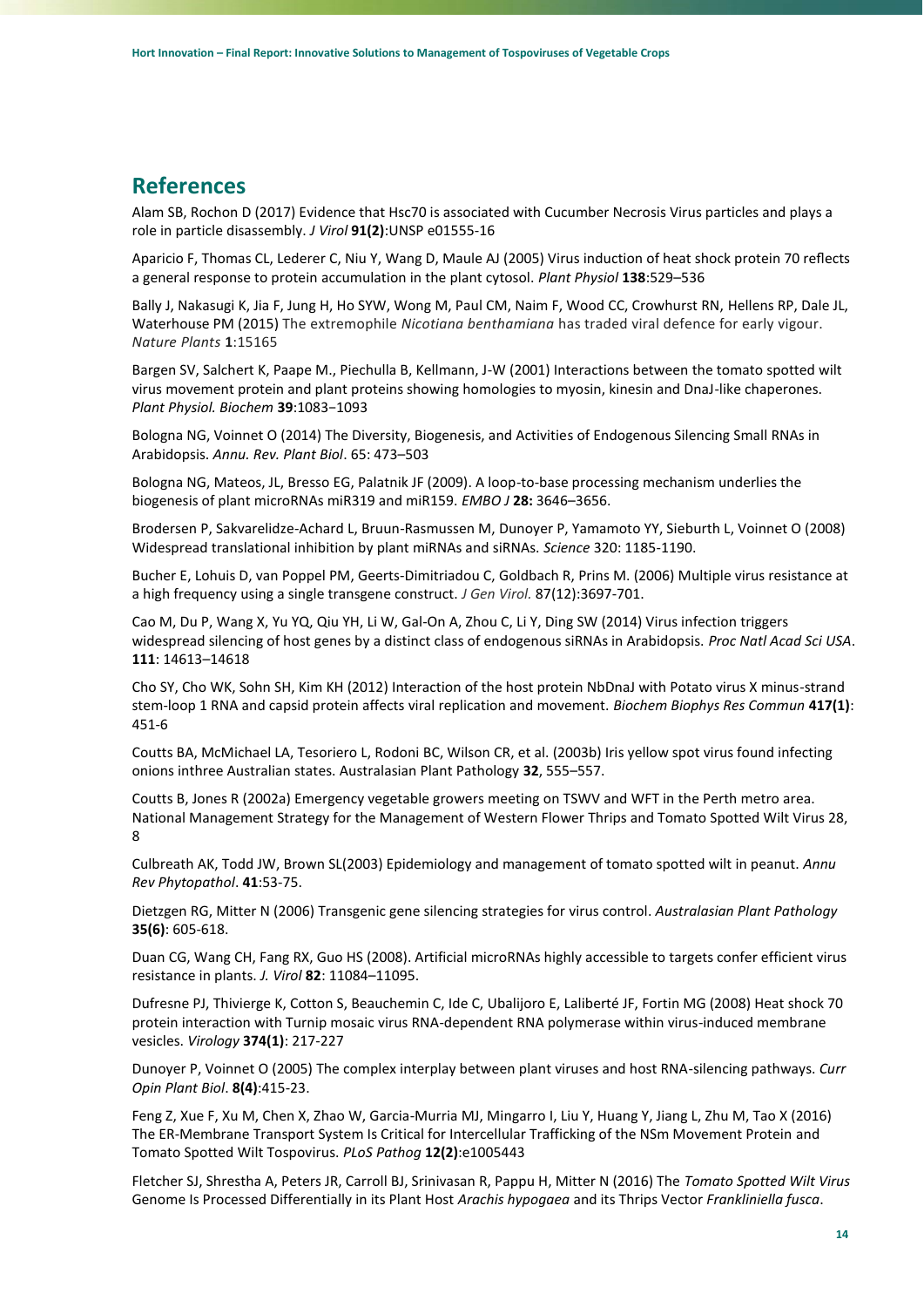#### *Front. Plant Sci* **7**:1349

Gamage SW, Persley DM, Higgins CM, Dietzgen RG (2015) First complete genome sequence of a capsicum chlorosis tospovirus isolate from Australia with an unusually large S RNA intergenic region. *Arch Virol* **160**:869–872

Geethalakshmi S, Hemalatha B, Saranya N (2016). Optimization of Media Formulations for Callus Induction, Shoot Regeneration and Root Induction in *Nicotiana benthamiana*. *J Plant Sci Res*. **3(1)**:150

Gordillo and Stevens (2008) Screening *Two Lycopersicon peruvianum* Collections for Resistance to *Tomato spotted wilt virus. Plant disease* 92(5): 694-704

Gorovits, Czosnek The Involvement of HSP70 and HSP90 inTomato Yellow Leaf Curl Virus Infection in Tomato Plants and Insect Vectors. *Heat Shock Proteins and Plants*. 189-207

Guo Z, Wang XB, Wang Y, Li WX, Gal-On A, Ding SW (2018) Identification of a New Host Factor Required for Antiviral RNAi and Amplification of Viral siRNAs. *Plant Physiol* **176(2)**:1587-1597.

Hafren A, Macia J-L, Love AJ, Milner JJ, Drucker M, Hofius D (2017) Selective autophagy limits cauliflower mosaic virus infection by NBR1-mediated targeting of viral capsid protein and particles*. PNAS* **114(10)**:E2026-E2035

Kim DS, Hwang BK (2014) An important role of the pepper phenylalanine ammonia-lyase gene (PAL1) in salicylic acid-dependent signalling of the defence response to microbial pathogens. *J Exp Bot* **65**:2295–306.

Kung YJ, Lin SS, Huang YL, Chen TC, Harish SS, Chua NH, Yeh SD (2012). Multiple artificial microRNAs targeting conserved motifs of the replicase gene confer robust transgenic resistance to negative-sense single-stranded RNA plant virus. *Mol. Plant Pathol*. **13**:303–317.

[Lian](https://www.ncbi.nlm.nih.gov/pubmed/?term=Lian%20S%5BAuthor%5D&cauthor=true&cauthor_uid=23696821) S, [Lee JS,](https://www.ncbi.nlm.nih.gov/pubmed/?term=Lee%20JS%5BAuthor%5D&cauthor=true&cauthor_uid=23696821) [Cho WK,](https://www.ncbi.nlm.nih.gov/pubmed/?term=Cho%20WK%5BAuthor%5D&cauthor=true&cauthor_uid=23696821) [Yu J,](https://www.ncbi.nlm.nih.gov/pubmed/?term=Yu%20J%5BAuthor%5D&cauthor=true&cauthor_uid=23696821) [Kim MK,](https://www.ncbi.nlm.nih.gov/pubmed/?term=Kim%20MK%5BAuthor%5D&cauthor=true&cauthor_uid=23696821) [Choi HS,](https://www.ncbi.nlm.nih.gov/pubmed/?term=Choi%20HS%5BAuthor%5D&cauthor=true&cauthor_uid=23696821) [Kim KH](https://www.ncbi.nlm.nih.gov/pubmed/?term=Kim%20KH%5BAuthor%5D&cauthor=true&cauthor_uid=23696821) (2013) Phylogenetic and recombination analysis of tomato spotted wilt virus. [PLoS One.](https://www.ncbi.nlm.nih.gov/pubmed/?term=Lian%5BAuthor%5D+AND+2013%5BDate+-+Publication%5D+TSWV) **8(5)**:e63380.

Mathioudakis MM, Veiga R, Ghita M, Tsikou D, Medina V, Canto T, Makris AM, Livieratos IC (2012) Pepino mosaic virus capsid protein interacts with a tomato heat shock protein cognate 70. *Virus Res* **163(1)**: 28-39

Mandal B, Jain RK, Krishnareddy M, Krishna Kumar NK, Ravi KS, Pappu HR (2012) Emerging Problems of Tospoviruses ( Bunyaviridae ) and their Management in the Indian Subcontinent. *Plant Dis* **96**: 468-479.

McMichael LA, Persley DM, Thomas JE (2002) A new tospovirus serogroup IV species infecting capsicum and tomato in Queensland, Australia. Australasian Plant Pathology **31**: 231–239.

Moyle R, Pretorius L-S, Dalton-Morgan J, Persley D, Schenk P (2016) Analysis of the first complete genome sequence of an Australian tomato spotted wilt virus isolate. *Australasian Plant Pathology* **45(5)**:509-512

Mitter N, Zhai Y, Bai AX, Chua K, Eid S, Constantin M, Mitchell R, Pappu HR (2016) Evaluation and identification of candidate genes for artificial microRNA-mediated resistance to tomato spotted wilt virus. *Virus Res* **211**:151-8.

Niu QW, Lin SS, Reyes JL, Chen KC, Wu HW, Yeh SD, Chua NH (2006). Expression of artificial microRNAs in transgenic Arabidopsis thaliana confers virus resistance. *Nat. Biotechnol* **24**:1420–1428.

Noel LD, Cagna G, Stuttmann J, Wirthmuller L, Betsuyaku S, Witte CP, Bhat R, Pochon N, Colby T, Parker JE (2007) Interaction between SGT1 and cytosolic/nuclear HSC70 chaperones regulates Arabidopsis immune responses. *Plant Cell* **19**:4061-4076

Ogada PA, Kiirika LM, Lorenz C, Senkler J, Braun HP, Poehling HM (2017) Differential proteomics analysis of Frankliniella occidentalis immune response after infection with Tomato spotted wilt virus (Tospovirus). *Dev Comp Immunol* **67**:1-7

Oliver JE, Whitfield AE (2016) The Genus *Tospovirus*: Emerging Bunyaviruses that Threaten Food Security, *Annual Review of Virology* **3(1)**: 101-124

[Ossowski](https://www.ncbi.nlm.nih.gov/pubmed/?term=Ossowski%20S%5BAuthor%5D&cauthor=true&cauthor_uid=18269576) S, [Schwab R,](https://www.ncbi.nlm.nih.gov/pubmed/?term=Schwab%20R%5BAuthor%5D&cauthor=true&cauthor_uid=18269576) [Weigel D.](https://www.ncbi.nlm.nih.gov/pubmed/?term=Weigel%20D%5BAuthor%5D&cauthor=true&cauthor_uid=18269576) (2008) Gene silencing in plants using artificial microRNAs and other small RNAs. *[Plant J.](https://www.ncbi.nlm.nih.gov/pubmed/18269576)*: **53(4**):674-90.

Pappu H, [Jones RA,](https://www.ncbi.nlm.nih.gov/pubmed/?term=Jones%20RA%5BAuthor%5D&cauthor=true&cauthor_uid=19189852) [Jain RK.](https://www.ncbi.nlm.nih.gov/pubmed/?term=Jain%20RK%5BAuthor%5D&cauthor=true&cauthor_uid=19189852) (2009) Global status of tospovirus epidemics in diverse cropping systems: successes achieved and challenges ahead. *Virus Res*. **141(2)**:219-36.

Pellegrini L, Rohfritsch O, Fritig B, Legrand M (1994) Phenylalanine ammonia-lyase in tobacco. Molecular cloning and gene expression during the hypersensitive reaction to tobacco mosaic virus and the response to a fungal elicitor. *Plant Physiol* **106**:877–86.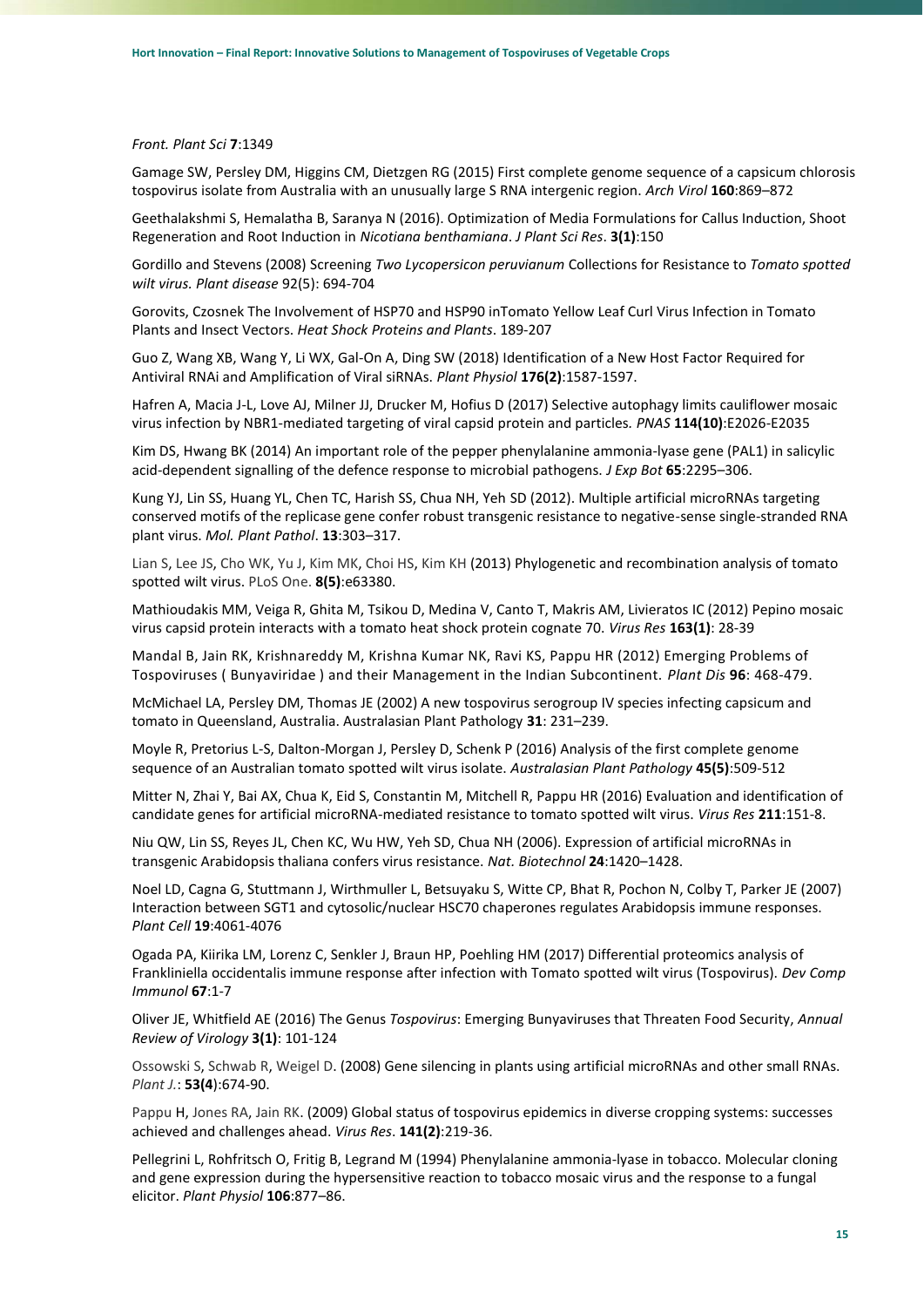Persley DM, Thomas JE, Sharman M (2006) Tospoviruses - an Australian perspective. Australasian Plant Pathology **35**: 161-180

Peng JC, Chen TC, Raja JA, Yang CF, Chien WC, Lin CH, Liu FL, Wu HW, Yeh SD (2014) Broad-spectrum transgenic resistance against distinct tospovirus species at the genus level. *[PLoS One.](https://www.ncbi.nlm.nih.gov/pubmed/24811071)* 8 9(5)

Qiu [WP,](https://www.ncbi.nlm.nih.gov/pubmed/?term=Qiu%20WP%5BAuthor%5D&cauthor=true&cauthor_uid=9581790) [Geske SM,](https://www.ncbi.nlm.nih.gov/pubmed/?term=Geske%20SM%5BAuthor%5D&cauthor=true&cauthor_uid=9581790) [Hickey CM,](https://www.ncbi.nlm.nih.gov/pubmed/?term=Hickey%20CM%5BAuthor%5D&cauthor=true&cauthor_uid=9581790) [Moyer JW.](https://www.ncbi.nlm.nih.gov/pubmed/?term=Moyer%20JW%5BAuthor%5D&cauthor=true&cauthor_uid=9581790) (1998) Tomato spotted wilt Tospovirus genome reassortment and genome segment-specific adaptation.*[Virology](https://www.ncbi.nlm.nih.gov/pubmed/9581790)*. 244(1):186-94.

Rinne PL, van den Boogaard R, Mensink MG, Kopperud C, Kormelink R, Goldbach R and van der Schoot C (2005) Tobacco plants respond to the constitutive expression of the tospovirus movement protein NSM with a heatreversible sealing of plasmodesmata that impairs development. *Plant J* **43**:688-707

Rybicki EP, Pietersen G. (1999) Plant virus disease problems in the developing world. *Adv Virus Res.* **53**:127-75.

Saidi M, Warade S (2008) Tomato breeding for resistance to Tomato Spotted Wilt Virus (TSWV): an Overview of Conventional and Molecular Approaches. *Czech Journal of Genetics and Plant Breeding.* **44(3)**:83-92

Shimizu T, Yoshii A, Sakurai K, Hamada K, Yamaji Y, Suzuki M, Namba S, Hibi T (2009) Identification of a novel tobacco DnaJ-like protein that interacts with the movement protein of tobacco mosaic virus. *Arch Virol* **154(6):**959- 67.

[Solomon-Blackburn RM,](https://www.ncbi.nlm.nih.gov/pubmed/?term=Solomon-Blackburn%20RM%5BAuthor%5D&cauthor=true&cauthor_uid=11298811) [Barker H.](https://www.ncbi.nlm.nih.gov/pubmed/?term=Barker%20H%5BAuthor%5D&cauthor=true&cauthor_uid=11298811) (2001) A review of host major-gene resistance to potato viruses X, Y, A and V in potato: genes, genetics and mapped locations. *[Heredity \(Edinb\).](https://www.ncbi.nlm.nih.gov/pubmed/11298811)* **86(1)**:8-16.

Soellick TR, Uhrig JF, Bucher GL, Kellmann J-W, Schreier PH (2000) The movement protein NSm of Tomato Spotted wilt tospovirus (TSWV): RNA binding, interaction with the TSWV N protein, and identification of interaction plant proteins. *Proc. Natl. Acad. Sci. USA* **97(5)**:2373-2378

Starr JL, Yang W, Yan Y, Crutcher F, Kolomiets M. (2014) Expression of phenylalanine ammonia lyase genes in maize lines differing in susceptibility to meloidogyne incognita. *J Nematol* **46**:360–4.

Sun X, Wang Z, Gu Q, Li H, Han W, Shi Y (2017) Transcriptome analysis of Cucumis sativus infected by Cucurbit chlorotic yellows virus. *Virol J* **14(1)**:18.

Thomas JE, Schwinghamer MW, Parry JN, Sharman M, Schilg MA, Dann EK (2004) First report of tomato spotted wilt virus in chickpea (Cicer arietinum) in Australia. Australasian Plant Pathology **33**, 597–599.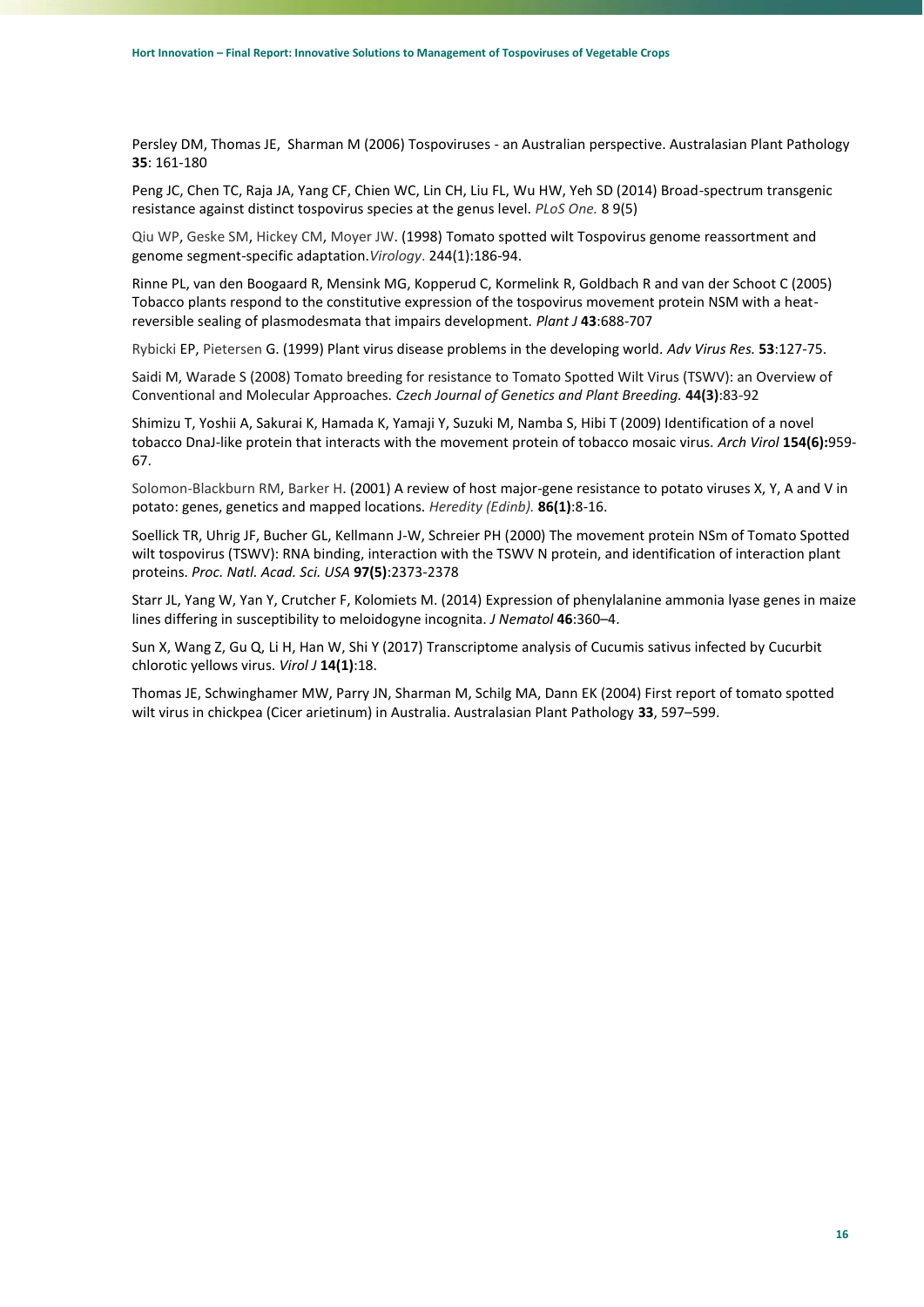# <span id="page-16-0"></span>**Intellectual property, commercialisation and confidentiality**

No project IP, project outputs, commercialisation or confidentiality issues to report

New Project IP of artificial microRNA constructs targeting Tospoviruses